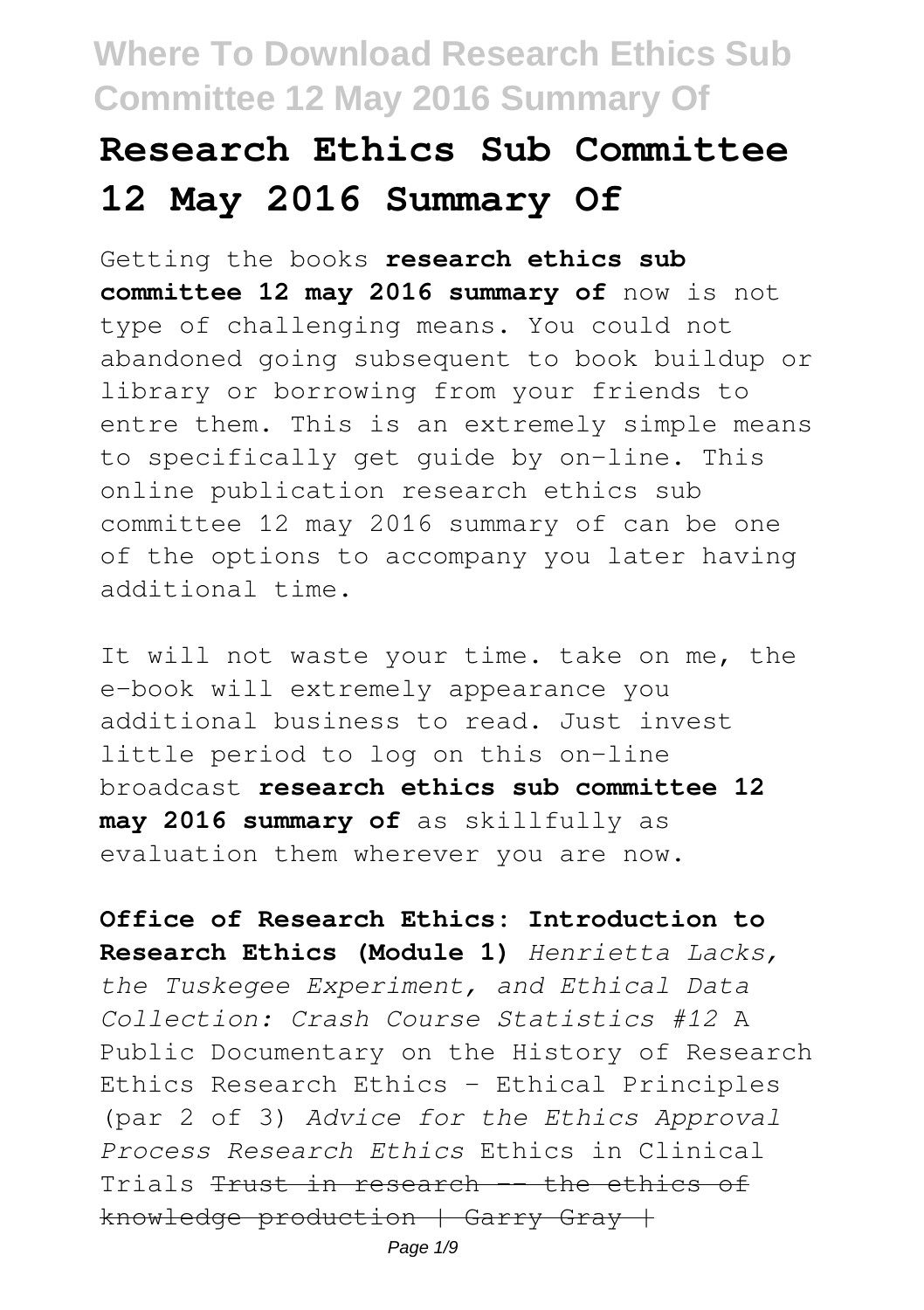TEDxVictoria What are qualitative research ethics? by Dr Rose Wiles Top 6 Tips for Research Ethics Applications *IPPCR 2016: Ethical Principles in Clinical Research* Research Ethics *IAS Akshat jain propose a \"glass\" in mock interview #akshatjaininterview* 10 Psychological Experiments You Would Never Believe Happened 5 Psychology Experiments You Couldn't Do Today Immigration Attorney Reality vs Expectations \$150000 Starting Salary **Writing the Literature Review (Part One): Step-by-Step Tutorial for Graduate Students** a day in my life ? (realistic) // georgetown law *5 ???? ?? ??? ?? 5 Attempt ???- IAS Junaid Ahmad Air-3 IAS Topper Interview UPSC 2020* Principles and Guidelines for Ethical Research and Evaluation in Development Exploitation and ethics in clinical trials I Boghuma Kabisen Titanji | TEDxGoodenoughCollege Overview of Medical Research Ethics Committee, National Research Centre of Egypt **A Discussion on Ethics Protocols and Research Ethics Committees - DVD Trailer** *AASL Virtual Awards Ceremony 2020*

The Sins of Scientific Publishing: Publication Ethics in 2020Dr Norris Igbineweka's Webinar on Sickle Cell Disease - BSMS OHP Society - 26th October 2020 THE HINDU Analysis, 30 October 2020 (Daily News Analysis for UPSC) – DNS ARTS AND HUMAN RIGHTS FESTIVALPlanning in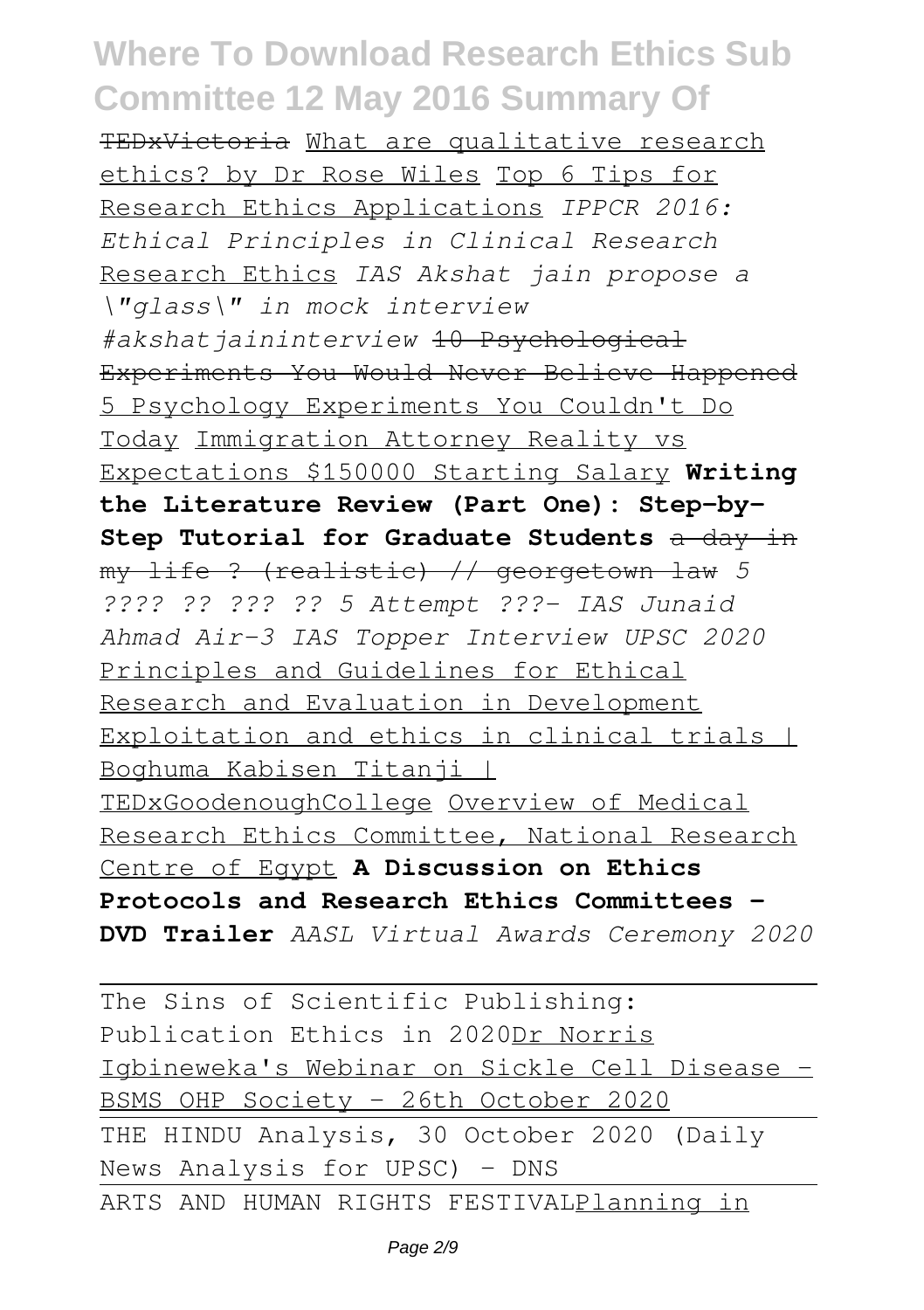sports class 12 physical education in hindi Research Ethics Sub Committee 12 The overarching responsibility of the Research Ethics and Integrity Sub-Committee (REISC) is to promote a research environment that is underpinned by a culture of integrity and based on good governance, best practice and support for the development of researchers.

Research Ethics and Integrity Sub-Committee | Goldsmiths ...

Research Ethics Sub-Committee. Policy for applying for retrospective ethical approval. It is not expected that applications will be received for retrospective approval, save in exceptional circumstances. Where an exceptional circumstance exists, a two-stage process is followed: Step 1: The applicant must satisfy the Research Ethics Sub Committee (RESC) that there are exceptional circumstances for their failure before starting their research to obtain ethical approval; and.

Research Ethics Sub-Committee

1. The Committee shall keep under review and make recommendations on the School's Research Ethics Policy. 2. The Committee shall have responsibility for making decisions on applications for ethical approval that have been submitted by members of staff and by students across the School. 3.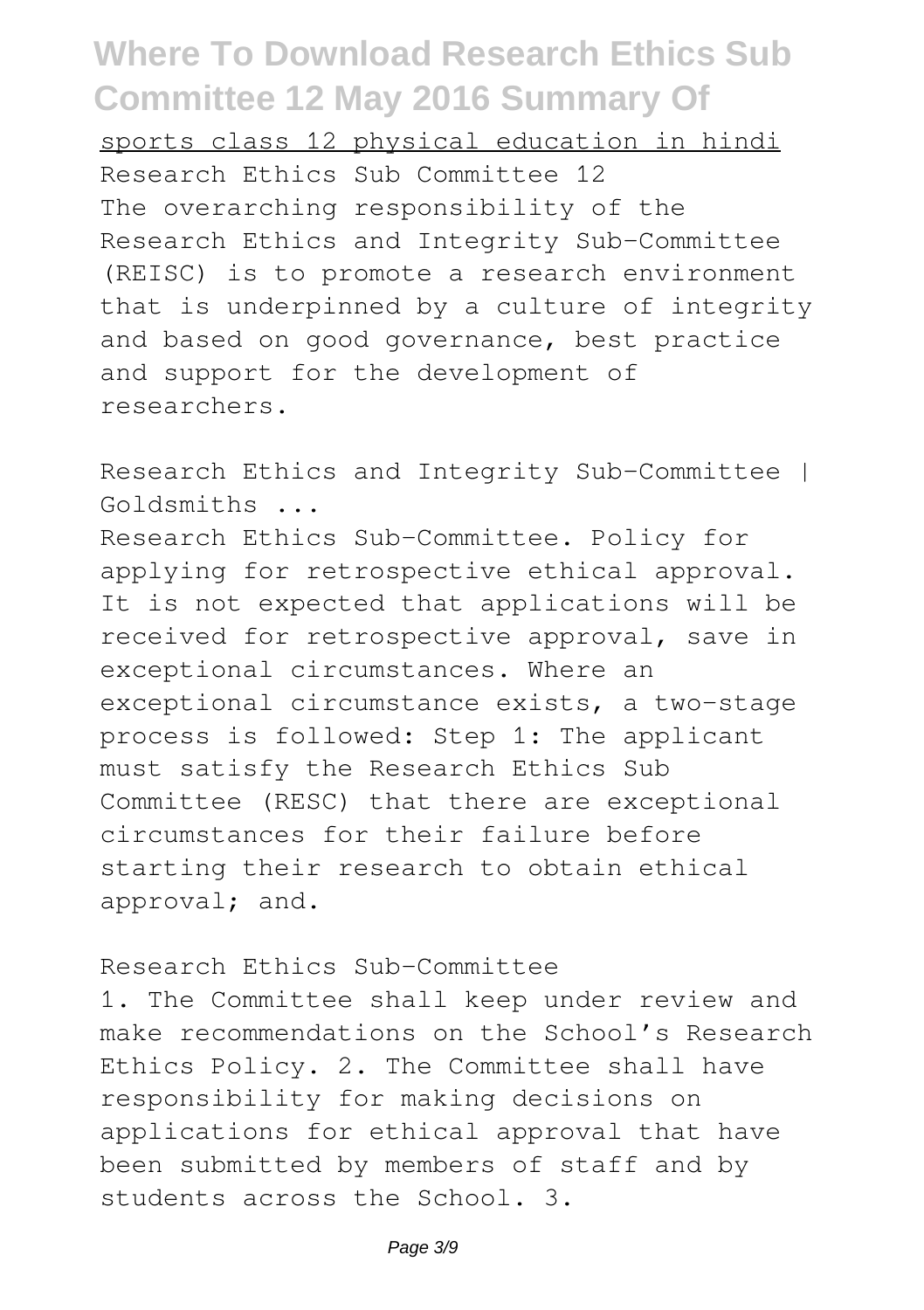Research ethics committee - London School of Economics

research ethics sub committee 12 may 2016 summary of that we will certainly offer. It is not vis--vis the costs. It's practically what you compulsion currently. This research ethics sub committee 12 may 2016 summary of, as one of the most practicing sellers here will extremely be in the middle of the best options to review.

Research Ethics Sub Committee 12 May 2016 Summary Of File Type PDF Research Ethics Sub Committee 12 May 2016 Summary Of Research Ethics Sub Committee 12 May 2016 Summary Of Yeah, reviewing a books research ethics sub committee 12 may 2016 summary of could ensue your near associates listings. This is just one of the solutions for you to be successful.

Research Ethics Sub Committee 12 May 2016 Summary Of Prof J Penman (RESC Holding File) Decisions of the Research Ethics Sub-Committee (Animal Ethics) would require unanimous decisions (i.e. the agreement of the quorum). Furthermore, if an application was deemed vexatious then the Convener would have authority to veto the application.

RESEARCH ETHICS SUB-COMMITTEE The EHU University Research Ethics Sub-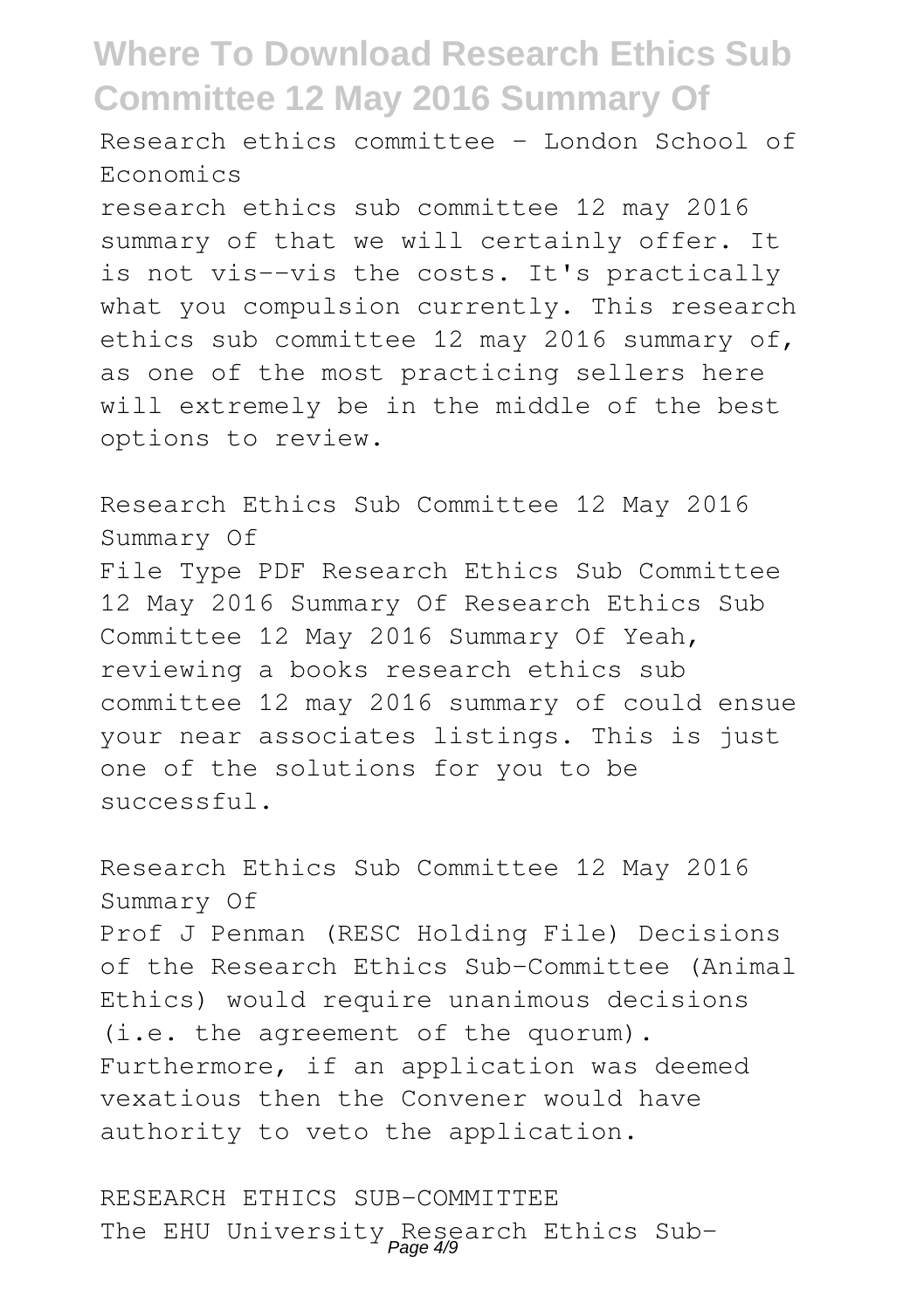Committee (URESC) An appropriate, external REC in your discipline e.g. NHS, the university REC of a co-investigator, the REC from your previous university if your project was scrutinised prior to moving to EHU (and is unchanged).

Research governance & ethics - Research The Research Ethics Service (RES) is one of the Health Research Authority's core functions, committed to enabling and supporting ethical research in the NHS. It protects the rights, safety, dignity and wellbeing of research participants. We have a duty to provide an efficient and robust ethics review service that maximises UK competitiveness for health research and maximises the return from ...

Research Ethics Service and Research Ethics Committees ...

Under the UK Health Departments Governance Arrangements for Research Ethics Committees (GAfREC), each Research Ethics Committee (REC) within the Research Ethics Service, is required to adopt Standard Operating Procedures (SOPs) approved by or on behalf of its appointing authority. The REC is required to act in accordance with its SOPs and is ultimately accountable to its appointing authority ...

Research Ethics Committee – Standard Operating Procedures ...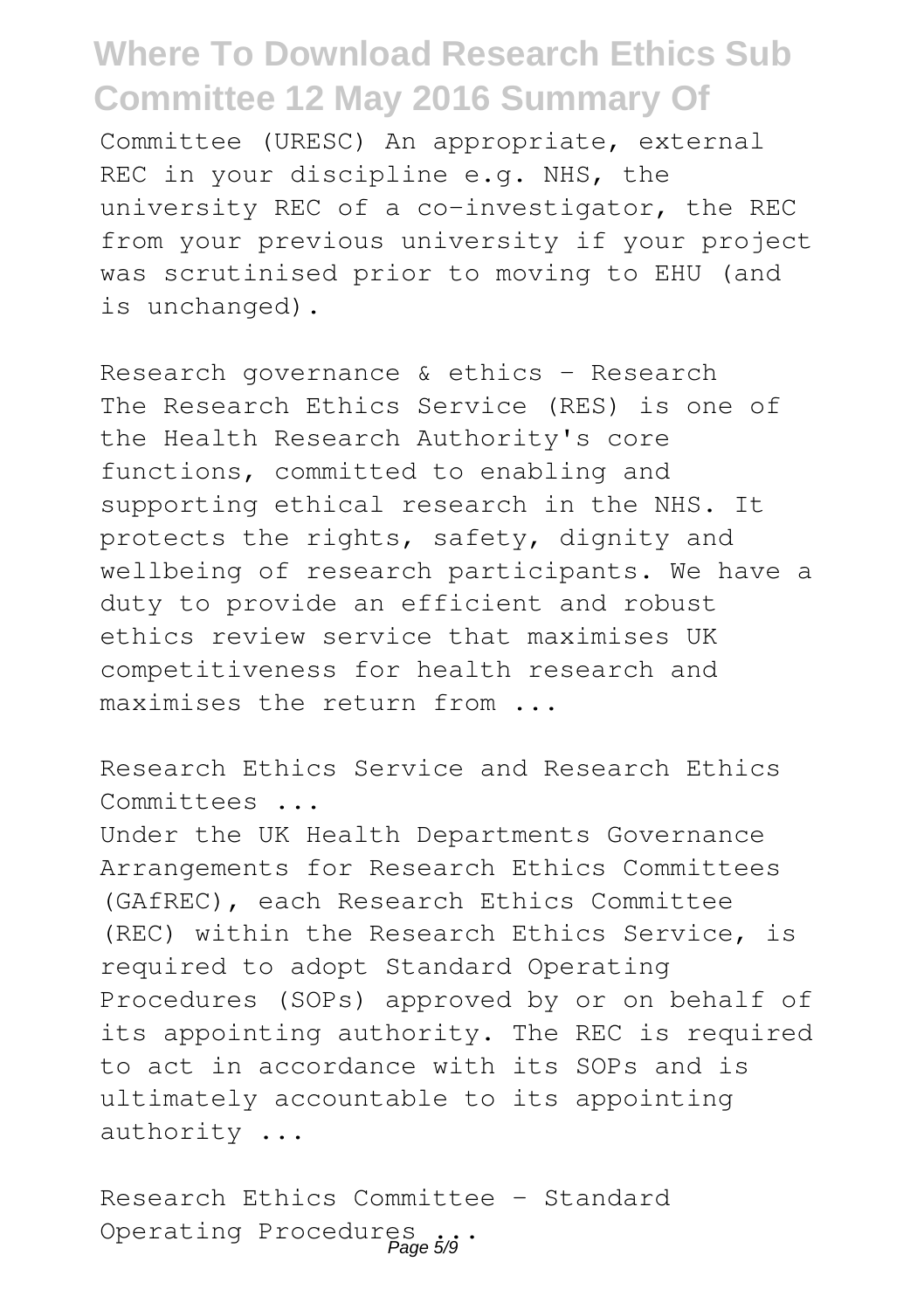Ethics Approvals (Human Participants) Sub-Committee Reporting to the Ethics Committee, the HPSC considers ethical issues relating to the University's research, enterprise and teaching activities. It produces guidance for staff looking to use human participants in studies, and assesses proposals for such research to ensure they meet the required ethical standards.

Ethics Approvals (Human Participants) Sub-Committee ...

Research ethics Our framework for research ethics helps you to consider ethics issues during the complete lifecycle of a project and includes information and guidelines on good research conduct and governance.

Research ethics - Economic and Social Research Council

this role, the committee will be mindful of relevant legislation and sector guidance. It also serves as an appeals committee for projects initially reviewed by the Faculty Research Ethics Committees (FECs). It will both report to, and be guided by, the University Ethics Committee (UEC). 2. Role of the Research Ethics Subcommittee 1.

Research Ethics Subcommittee Terms of Reference Our members join from the clinic, the office or from your home. We have 64 Research Ethics Committees in England and our members are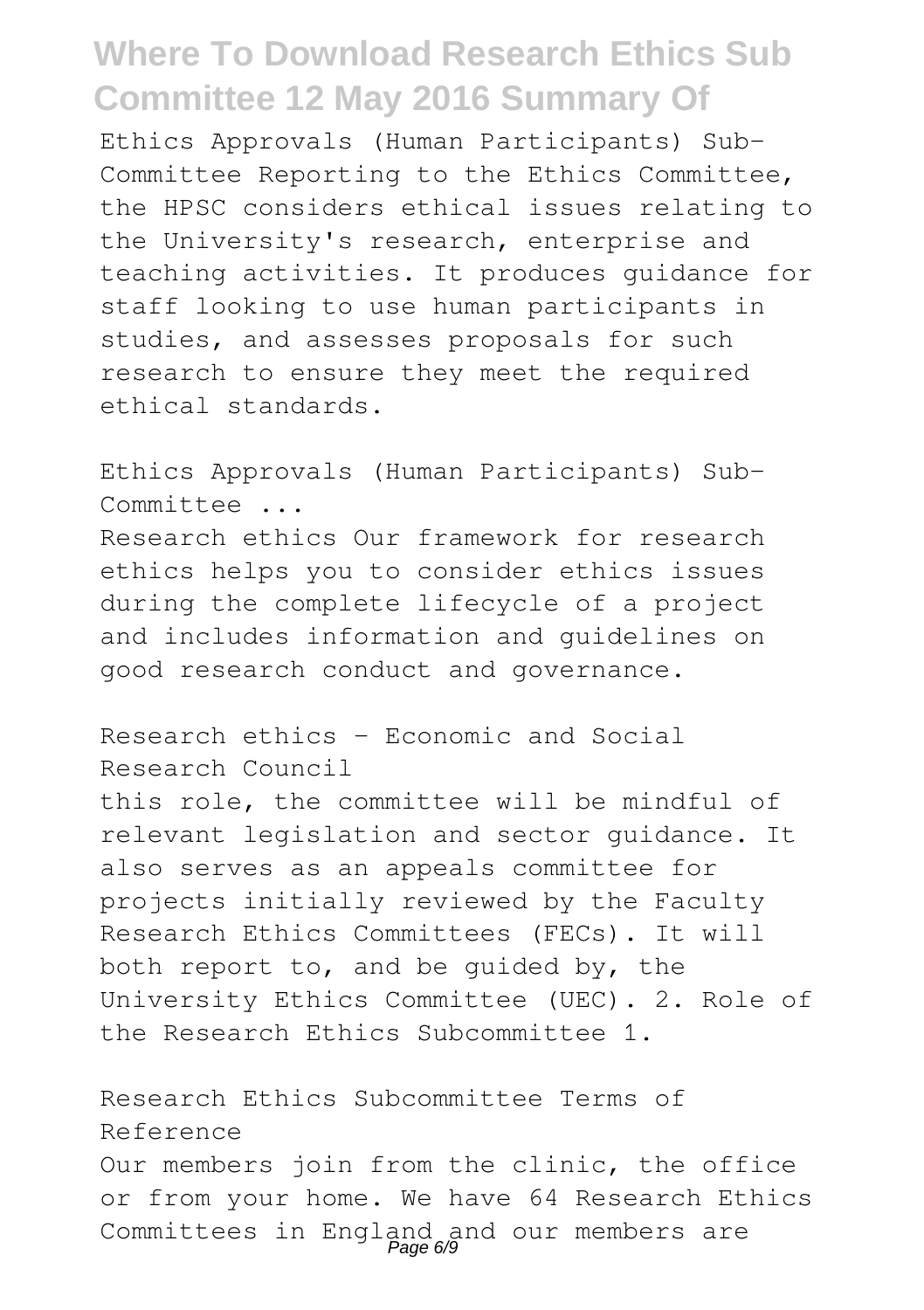encouraged to join a committee that meets at a time to suit them. We also offer role sharing so that you can join with a colleague and share the workload of being part of a Research Ethics Committee.

Become a REC member - Health Research Authority

1.1 The University Research Ethics Sub-Committee (URESC) is a sub-committee of the University Research Committee. The Committee is to meet three times during the 2018/19 session. 2 Business Considered in 2017/18 . 2.1 During the 2016/17 session URESC met on three occasions and concluded the following business:

UNIVERSITY RESEARCH ETHICS SUB-COMMITTEE ANNUAL REPORT OF ...

Where a REC or a designated sub-committee considers that a monitoring report or ad hoc audit by the RO has raised significant concerns about the ethics in the conduct of the study, it should request a full and detailed account of the research to be submitted for full ethics review conducted by the responsible REC.

Criteria for research ethics committee review - Economic ...

Research Ethics Sub-Committee reports to Research Committee and monitors the ethical consideration of research across the University as well as keeping the Research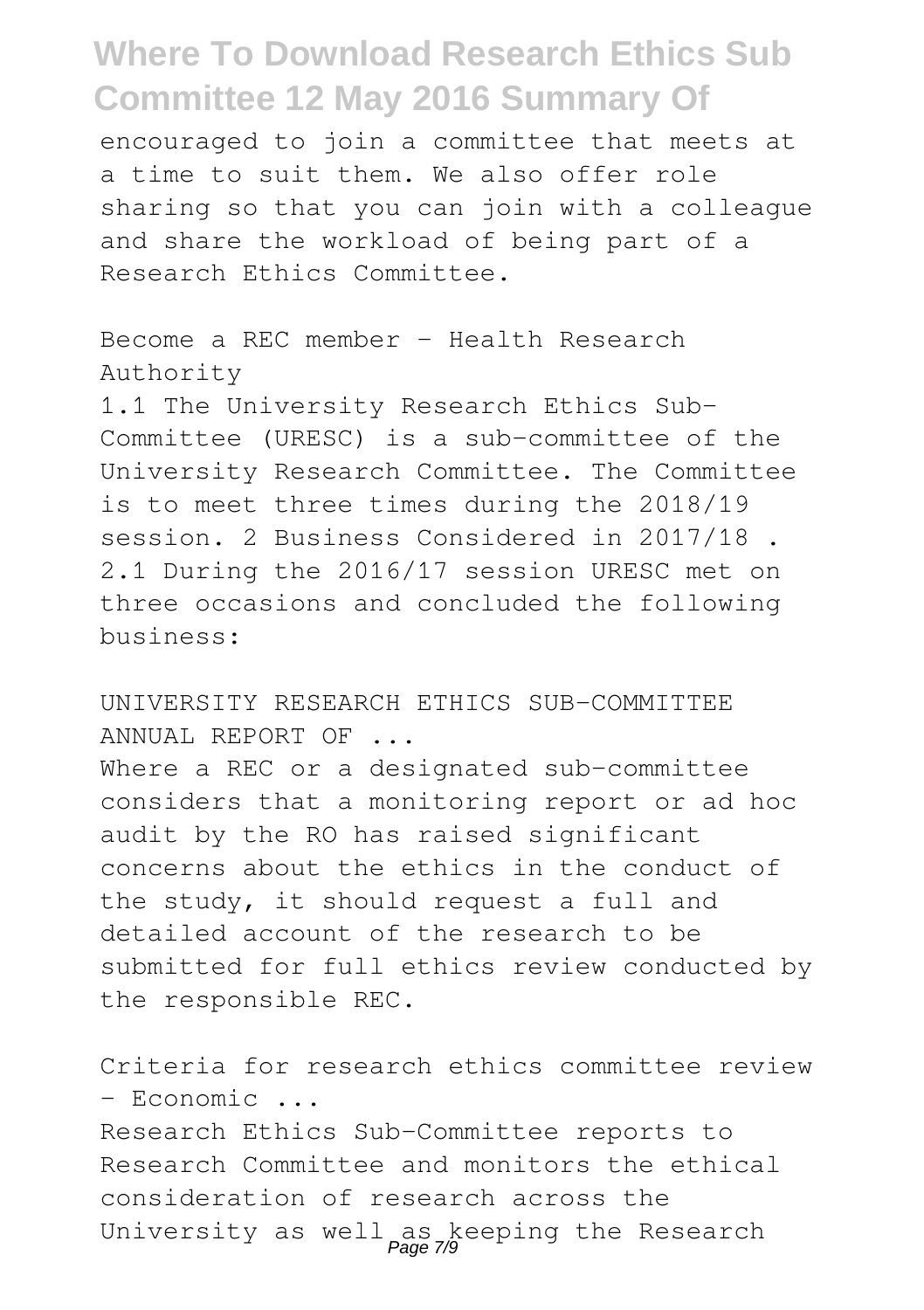Ethics Policy under review. Chair: Rev Dr Daniel Jeyaraj. Secretariat: TBC.

Liverpool Hope University Research Integrity and Ethics Sub-Committee This is a Sub-Committee of the Research Committee. The remit includes to oversee the implementation of a research governance quality management system for the University and the maintenance and enhancement of ethical standards in the conduct of research (including consultancy and professional practice) undertaken by employees and students of the University.

Research Integrity and Ethics Sub-Committee | Academic ...

Research Ethics Subcommittee Terms of Reference. Approved. by. UEC. on. 13 / 12 /1. 7. 1. Summary. The aim of the Research Ethics Subcommittee is to create, consult and implement administrative arrangements for the ethics review of University research and innovation activities.

#### University of Portsmouth

Minutes of the Research Ethics Sub-Committee Held on Wednesday 23 January 2013 at 10.00am in Room CM2.03, Claus Moser Research Centre 14. APOLOGIES AND ATTENDANCE For apologies and attendance please see page 6. Professor Read welcomed the new members of the Committee and formally informed the